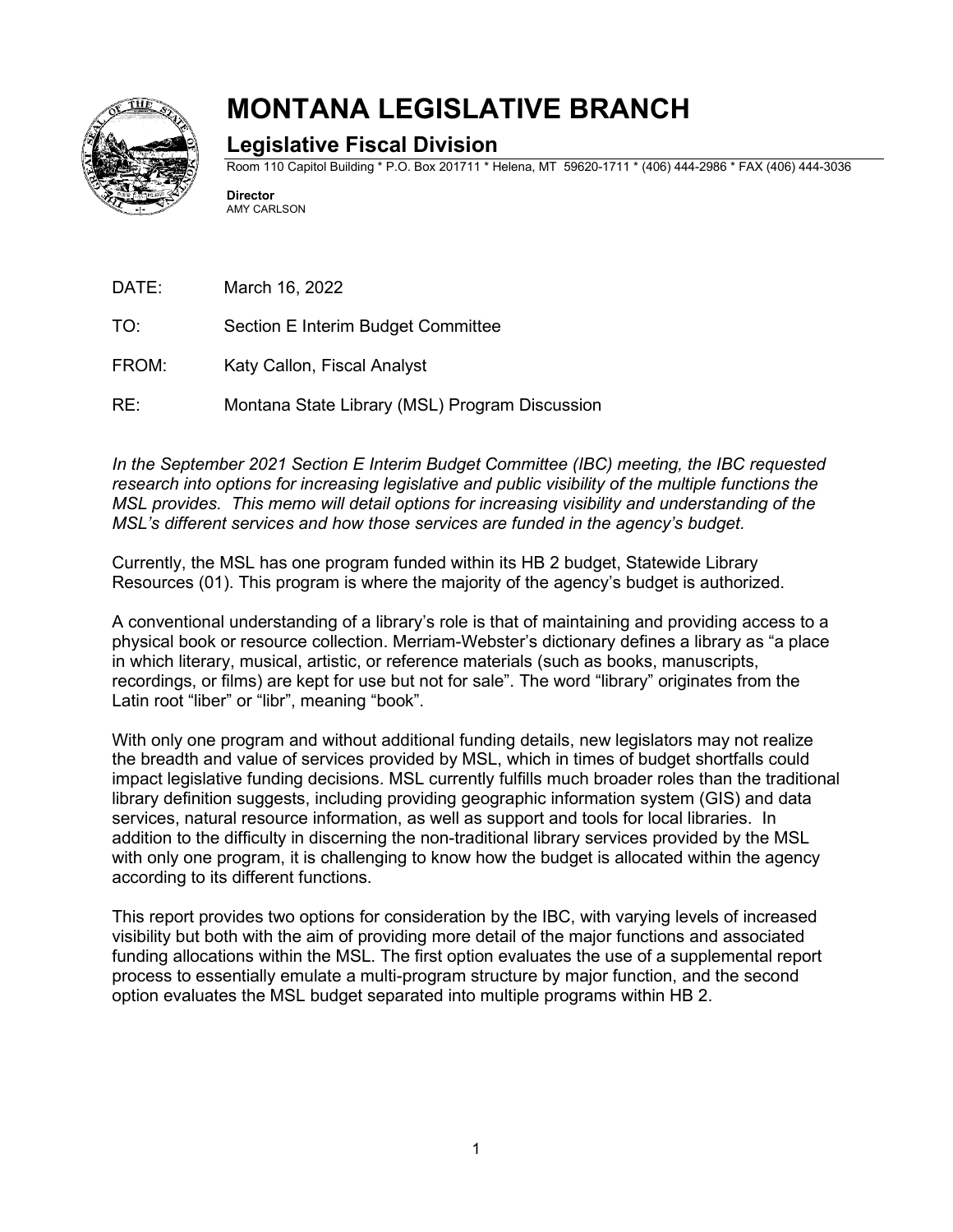## **Reporting Option**

One option to increase visibility of how the MSL's funding is allocated is using an agency accounting tool, called the standard budget, to create a supplemental report with more detail that can be provided to the Interim Budget Committee.

The standard budget is an agency management tool that allows users to maintain noncontrolled budgets at a more detailed level. The MSL uses the standard budget tool to create budgets for their workgroups or "orgs", as they are known in the accounting system, which is a level of detail that the official, controlled budget does not allow. A report can be generated using the workgroup budgets and the expenditures from the standard budget to provide supplemental information; a sample report is available in Appendix A.

In the sample report, there are eight main workgroups in light gray; to streamline these and make the report easier to read, three higher-level categories (in green) were added to create a reporting structure. These higher-level categories are not found in the accounting system; they've simply been added to the report to organize the information more clearly. The report is presented similarly to how the Legislative Fiscal Division's financial reports are presented, by HB 2 expenditure category and fund type, followed by other sources of authority. Appendix B provides more details about each of the workgroups found in the report.

#### **Benefits**

Potential benefits of a reporting option include:

- This option can provide additional detailed information about the funding budgeted for each workgroup. The MSL has several workgroups and functions, and this option shows greater visibility of the budgets for each
- The MSL currently has flexibility to allocate funding and to revise budgets for each workgroup as needed without having to do budget modification documentation. With this standard budget reporting option, they can retain that flexibility, and the report can show changes to their workgroup budgets as the fiscal year progresses

### **Challenges**

Potential challenges of this option include:

• As stated previously, the standard budget is a tool for agencies that is not controlled, meaning that it is not the official budget. LFD uses the official controlled budget to provide data to the legislature; it is tied to what the legislature appropriates during session. The agency cannot change the official budget without submitting a budget modification request to the Governor's Office of Budget and Program Planning (OBPP).

Because of the non-controlled nature of the standard budget, there is not a requirement for that tool to match the official budget. In comparing the total HB 2 authority in the standard budget to the official budget, the standard budget total exceeds the official budget by \$380,000.The MSL has submitted a fiscal transfer budget modification request to the OBPP, which if approved, will raise the official budget total to more closely align with the standard budget. In order to accurately portray the workgroup budgets in the proposed supplemental report option, the official budget and the standard budget will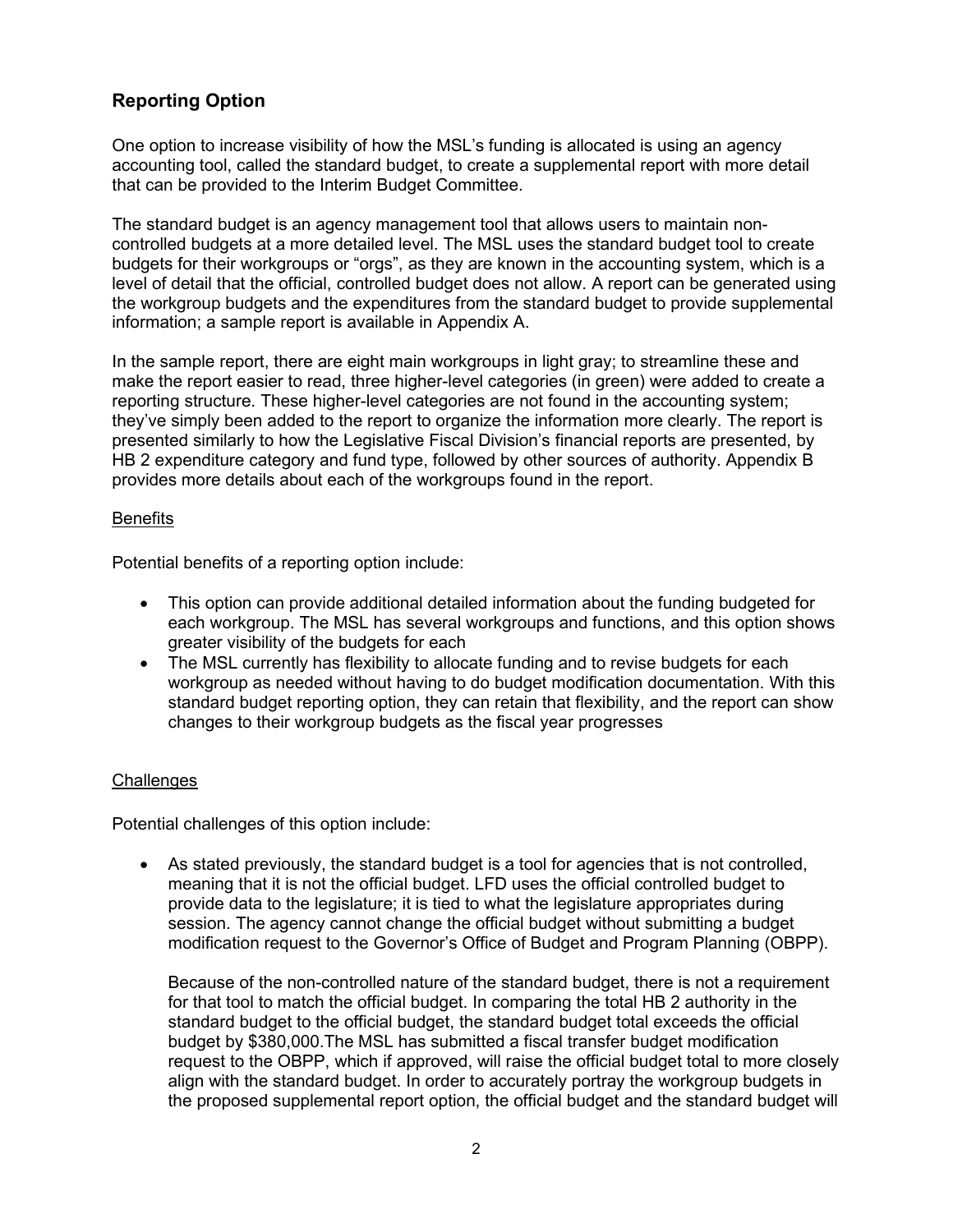need to match moving forward, which may require budget change documents to be processed

### **Program Option**

Another option for consideration is to utilize the higher-level categories added to the supplemental report and use those to create a program structure for the MSL's budget; the specific categories to create a three-program structure could include:

- Central Services
- Patron and Local Library Development Services
- GIS, Data, & Information Programs

### **Benefits**

Potential benefits of this option include:

- If programs are added to the budget, they will be budgeted in HB 2, which may increase visibility of these functions for future legislators
- With programs, there is not a need to use the non-controlled standard budgets for legislative reporting purposes. The standard budgets are meant to be more of an agency tool; using them to develop supplemental reports for a legislative committee is not a traditional use

#### **Challenges**

Potential challenges of this option include:

• The MSL and OBPP have expressed concerns about the additional workload that could result from adding programs to the budget. The MSL's funding, particularly the federal funding, has flexibility to be used for various purposes, and the agency can move the funding among workgroups as needed within its one program. If additional programs are added, the MSL will have to submit budget modification documentation when funding is moved among those programs. The MSL and OBPP are concerned that this will limit flexibility and about the additional administrative costs that could result

### **Conclusion**

In summary, this memo presents two options for consideration to increase visibility and understanding of the MSL's functions, including the non-traditional roles it fills. A supplemental reporting option, using the MSL's standard budget, would provide additional information about budget and expenditure at a more detailed level than is currently available in the official budget. Another option is to use the higher-level structure as a program structure, creating programs within the MSL's official budget. This option would create more visibility of the MSL's functions within the official budget; however, it may result in additional administrative costs and workload for the agency.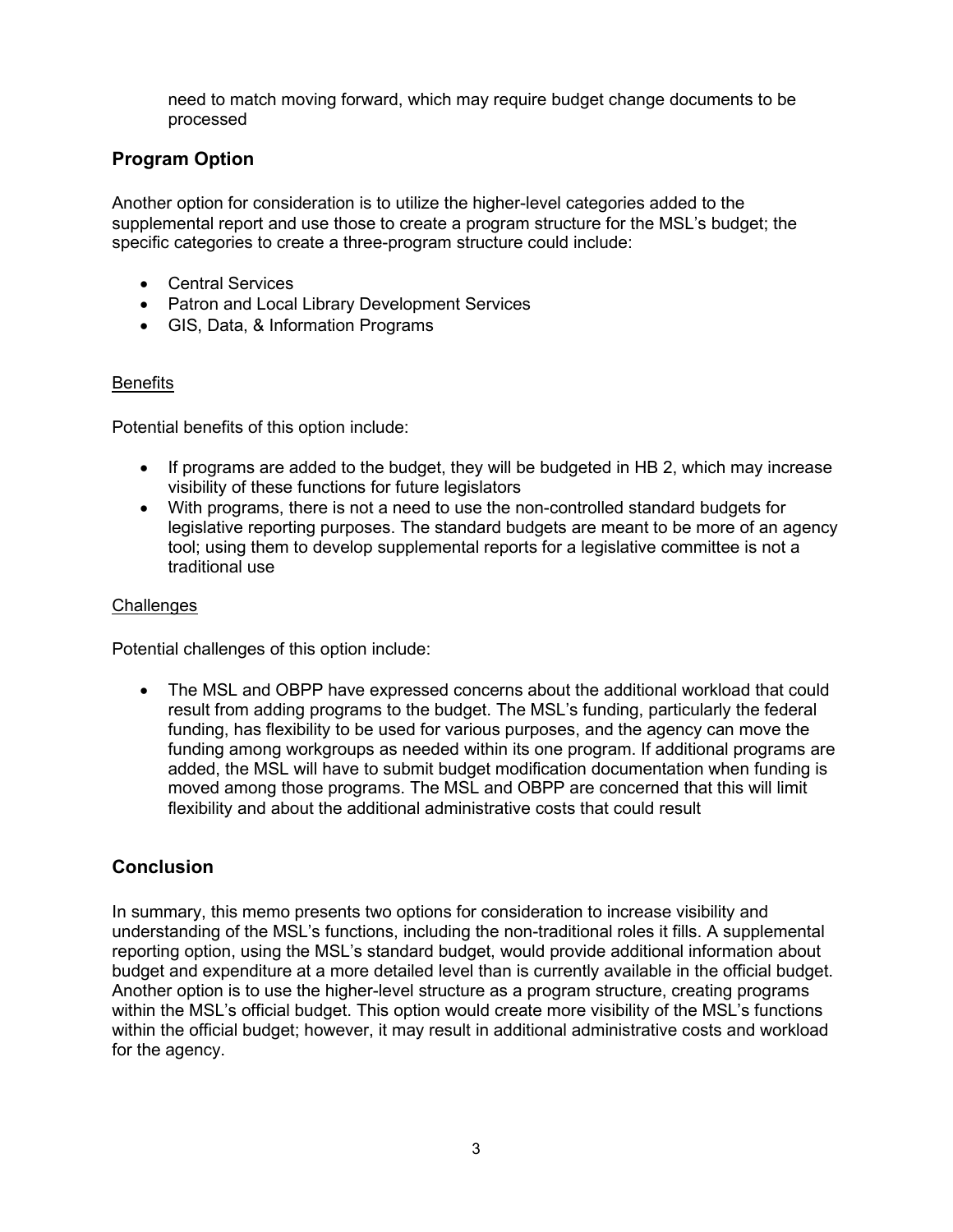# **Appendix A**

### **HB 2 & 13 Budget & Expenditure by Account Level 1 Montana State Library (MSL) Workgroup Budget Report**

**July - December 2021**

|                                                        |                           | <b>Budget</b> | <b>Expenditure</b> | <b>Percent Expended</b> |
|--------------------------------------------------------|---------------------------|---------------|--------------------|-------------------------|
| <b>Central Services</b>                                |                           |               |                    |                         |
| <b>10 Central Services</b>                             |                           | 2,011,164.71  | 898,848.18         | 44.7%                   |
|                                                        | <b>Personal Services</b>  | 924,798.17    | 385,323.09         | 41.7%                   |
|                                                        | <b>Operating Expenses</b> | 1,061,436.13  | 512,003.37         | 48.2%                   |
|                                                        | Grants                    | 21,827.41     | 0.00               | 0.0%                    |
|                                                        | Debt Service              | 3,103.00      | 1,521.72           | 49.0%                   |
| <b>Patron &amp; Local Library Development Services</b> |                           |               |                    |                         |
| <b>11 Patron Services</b>                              |                           | 527,604.66    | 195,075.77         | 37.0%                   |
|                                                        | <b>Personal Services</b>  | 448,104.66    | 188,479.60         | 42.1%                   |
|                                                        | <b>Operating Expenses</b> | 79,500.00     | 6,596.17           | 8.3%                    |
| 13 Consulting and Learning                             |                           | 749,240.88    | 440,072.34         | 58.7%                   |
|                                                        | <b>Personal Services</b>  | 430,091.01    | 186,410.67         | 43.3%                   |
|                                                        | <b>Operating Expenses</b> | 94,149.87     | 28,661.67          | 30.4%                   |
|                                                        | Grants                    | 225,000.00    | 225,000.00         | 100.0%                  |
| <b>14 Statewide Projects</b>                           |                           | 811,084.99    | 434,513.37         | 53.6%                   |
|                                                        | <b>Personal Services</b>  | 459,193.99    | 144,043.04         | 31.4%                   |
|                                                        | <b>Operating Expenses</b> | 351,891.00    | 290,470.33         | 82.5%                   |
|                                                        |                           |               |                    |                         |
| GIS, Data, & Information Programs                      |                           |               |                    |                         |
| 12 Montana Land Information Act                        |                           | 677,282.45    | 107,053.54         | 15.8%                   |
|                                                        | <b>Personal Services</b>  | 291,254.45    | 95,036.90          | 32.6%                   |
|                                                        | <b>Operating Expenses</b> | 136,028.00    | 12,016.64          | 8.8%                    |
|                                                        | Grants                    | 250,000.00    | 0.00               | 0.0%                    |
| <b>15 Information Products</b>                         |                           | 1,029,263.28  | 211,531.37         | 20.6%                   |
|                                                        | <b>Personal Services</b>  | 478,763.28    | 207,896.37         | 43.4%                   |
|                                                        | <b>Operating Expenses</b> | 88,000.00     | 3,635.00           | 4.1%                    |
| <b>RTN Real Time Network</b>                           |                           | 462,500.00    | 0.00               | 0.0%                    |
|                                                        | <b>Personal Services</b>  | 83,532.68     | 0.00               | 0.0%                    |
|                                                        | <b>Operating Expenses</b> | 378,967.32    | 0.00               | 0.0%                    |
|                                                        |                           |               |                    |                         |
| <b>16 Information Management</b>                       |                           | 875,270.86    | 392,539.29         | 44.8%                   |
|                                                        | <b>Personal Services</b>  | 845,270.86    | 358,775.87         | 42.4%                   |
|                                                        | <b>Operating Expenses</b> | 30,000.00     | 33,763.42          | 112.5%                  |
| 17 MT Natural Heritage Program                         |                           | 570,144.31    | 235,002.75         | 41.2%                   |
|                                                        | <b>Personal Services</b>  | 530,144.31    | 233,128.88         | 44.0%                   |
|                                                        | <b>Operating Expenses</b> | 40,000.00     | 1,873.87           | 4.7%                    |
| 60 COVID-19 LSTA <sup>1</sup>                          |                           | 0.00          | 2,810.24           |                         |
|                                                        | <b>Personal Services</b>  | 0.00          | 2,810.24           |                         |
|                                                        |                           |               |                    |                         |
| <b>Grand Total</b>                                     |                           | 7,251,056.14  | 2,917,446.85       | 40.2%                   |

 $^\text{1}\,$  For MSL's total COVID budget and expenditures, see page 3 - Other Sources of Authority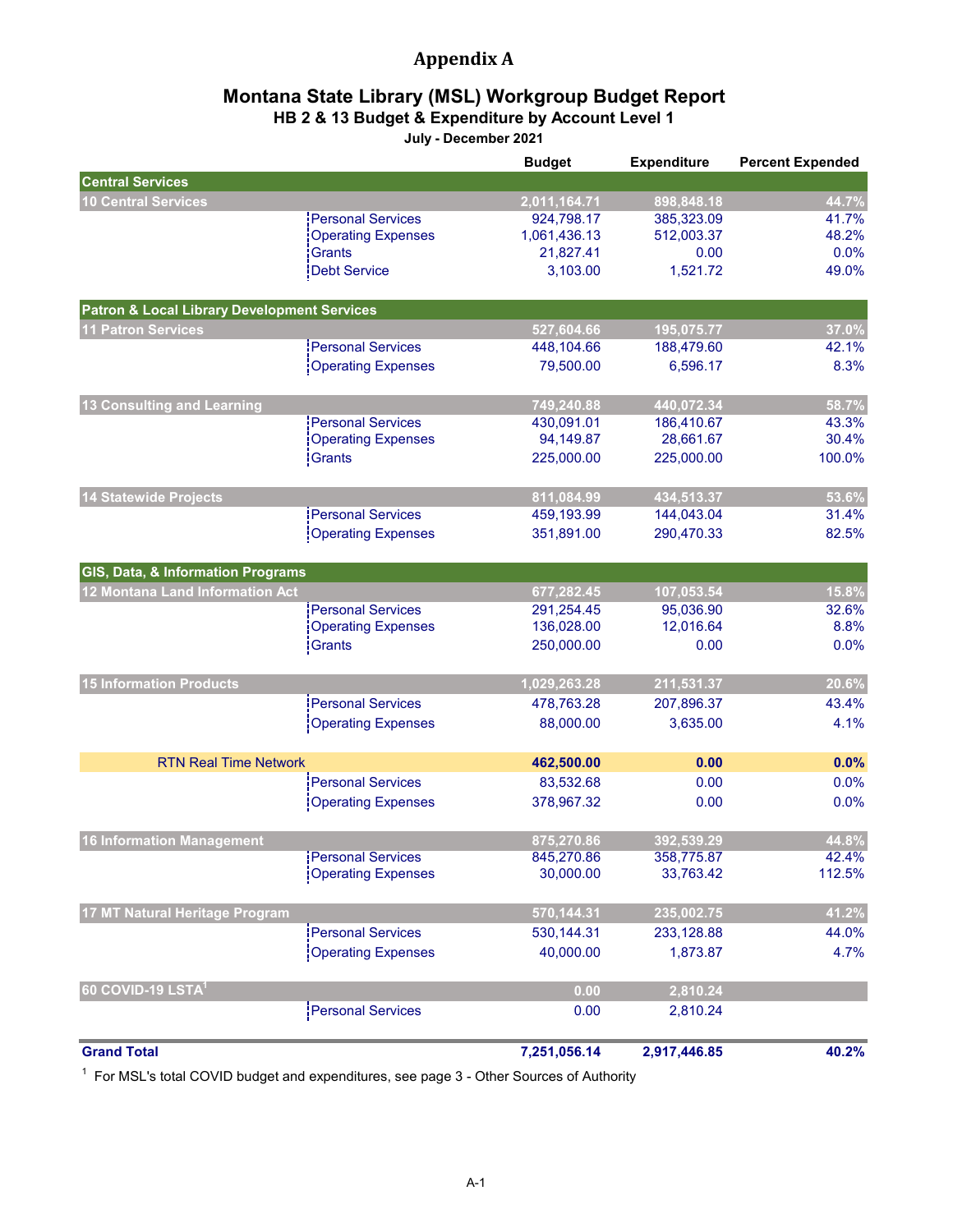# **HB 2 & 13 Budget & Expenditure by Fund Type**

**July - December 2021**

|                                                        |                         | <b>Budget</b> | <b>Expenditure</b> | <b>Percent Expended</b> |
|--------------------------------------------------------|-------------------------|---------------|--------------------|-------------------------|
| <b>Central Services</b>                                |                         |               |                    |                         |
| <b>10 Central Services</b>                             |                         | 2,011,164.71  | 898,848.18         | 44.7%                   |
|                                                        | 01 General              | 1,671,839.91  | 795,499.43         | 47.6%                   |
|                                                        | 02 State/Other Spec Rev | 289,622.80    | 102,412.05         | 35.4%                   |
|                                                        | 03 Fed/Other Spec Rev   | 49,702.00     | 936.70             | 1.9%                    |
| <b>Patron &amp; Local Library Development Services</b> |                         |               |                    |                         |
| <b>11 Patron Services</b>                              |                         | 527,604.66    | 195,075.77         | 37.0%                   |
|                                                        | 01 General              | 331,236.96    | 119,200.26         | 36.0%                   |
|                                                        | 02 State/Other Spec Rev | 40,000.00     | 0.00               | 0.0%                    |
|                                                        | 03 Fed/Other Spec Rev   | 156,367.70    | 75,875.51          | 48.5%                   |
| 13 Consulting and Learning                             |                         | 749,240.88    | 440,072.34         | 58.7%                   |
|                                                        | 01 General              | 14,105.53     | 12,833.60          | 91.0%                   |
|                                                        | 02 State/Other Spec Rev | 231,000.00    | 230,100.00         | 99.6%                   |
|                                                        | 03 Fed/Other Spec Rev   | 504,135.35    | 197,138.74         | 39.1%                   |
| <b>14 Statewide Projects</b>                           |                         | 811,084.99    | 434,513.37         | 53.6%                   |
|                                                        | 01 General              | 88,744.03     | 34,422.90          | 38.8%                   |
|                                                        | 02 State/Other Spec Rev | 200,000.00    | 199,084.39         | 99.5%                   |
|                                                        | 03 Fed/Other Spec Rev   | 522,340.96    | 201,006.08         | 38.5%                   |
| GIS, Data, & Information Programs                      |                         |               |                    |                         |
| 12 MLIA                                                |                         | 677,282.45    | 107,053.54         | 15.8%                   |
|                                                        | 01 General              | 42,635.83     | 18,570.91          | 43.6%                   |
|                                                        | 02 State/Other Spec Rev | 634,646.62    | 88,482.63          | 13.9%                   |
| <b>15 Information Products</b>                         |                         | 1,029,263.28  | 211,531.37         | 0.21                    |
|                                                        | 01 General              | 345,246.53    | 151,722.84         | 43.9%                   |
|                                                        | 02 State/Other Spec Rev | 211,516.75    | 59,808.53          | 28.3%                   |
|                                                        | 03 Fed/Other Spec Rev   | 10,000.00     | 0.00               | 0.0%                    |
| <b>RTN Real Time Network</b>                           |                         | 462,500.00    | 0.00               | 0.0%                    |
|                                                        | 02 State/Other Spec Rev | 462,500.00    | 0.00               | 0.0%                    |
| <b>16 Information Management</b>                       |                         | 875,270.86    | 392,539.29         | 44.8%                   |
|                                                        | 01 General              | 141,830.88    | 208,927.86         | 147.3%                  |
|                                                        | 02 State/Other Spec Rev | 733,439.98    | 183,611.43         | 25.0%                   |
|                                                        |                         |               |                    |                         |
| 17 MT Natural Heritage Program                         |                         | 570,144.31    | 235,002.75         | 41.2%                   |
|                                                        | 01 General              | 193,965.33    | 18,238.06          | 9.4%                    |
|                                                        | 02 State/Other Spec Rev | 376,178.98    | 216,764.69         | 57.6%                   |
| 60 COVID-19 LSTA <sup>1</sup>                          |                         | 0.00          | 2,810.24           |                         |
|                                                        | 01 General              | 0.00          | 2,810.24           |                         |
| <b>Grand Total</b>                                     |                         | 7,251,056.14  | 2,917,446.85       | 40.2%                   |

 $^\text{1}\,$  For MSL's total COVID budget and expenditures, see page 3 - Other Sources of Authority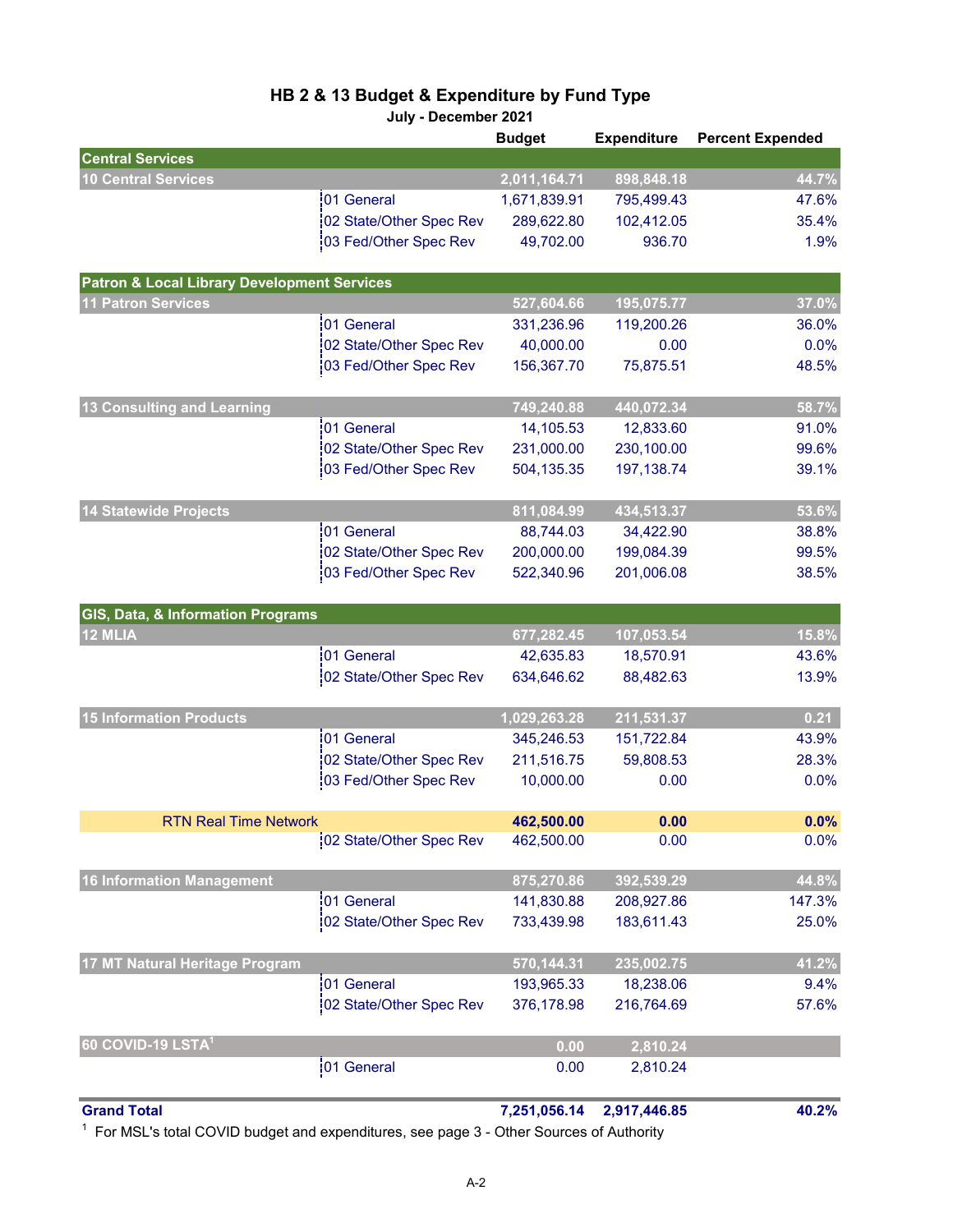# **Other Sources of Authority**

# **COVID-Related Budget & Expenditures July - December 2021**

|                              | <b>Budget</b> | <b>Expenditure</b> | <b>Percent Expended</b> |
|------------------------------|---------------|--------------------|-------------------------|
| <b>CARES Act</b>             | 94,866.64     | 94,866.64          | 100.0%                  |
| <b>ARPA Newsline</b>         | 120,000.00    | 60,000.00          | 50.0%                   |
| <b>ARPA E-Content</b>        | 960,000.00    | 10.00              | $0.0\%$                 |
| <b>ARPA Hot Spot Funding</b> | 1,184,667.90  | 84,985.18          | $7.2\%$                 |
| <b>ARPA Indirect Rate</b>    | 89.361.16     | 0.00               | $0.0\%$                 |
| <b>Total</b>                 | 2,448,895.70  | 239,861.82         | 9.8%                    |

### **Statutory Authority Budget & Expenditures**

|                  | <b>Budget</b> | <b>Expenditure</b> | <b>Percent Expended</b> |
|------------------|---------------|--------------------|-------------------------|
| <b>State Aid</b> | 433.690.00    | 432.371.28         | 99.7%                   |
| Next Gen 911     | 450.000.00    | 36.752.58          | $8.2\%$                 |
| <b>Total</b>     | 883.690.00    | 469.123.86         | 53.1%                   |

# **Budget Amendment Budget & Expenditures**

|                                                        | <b>Budget</b> | <b>Expenditure</b> | <b>Percent Expended</b> |
|--------------------------------------------------------|---------------|--------------------|-------------------------|
| <b>Central Services</b>                                |               |                    |                         |
| 10 Central Services                                    |               |                    |                         |
|                                                        | 1,615.64      | 0.00               | 0.0%                    |
| <b>Patron &amp; Local Library Development Services</b> |               |                    |                         |
| <b>13 Consulting and Learning</b>                      |               |                    |                         |
|                                                        | 111,663.00    | 26,549.16          | 23.8%                   |
| <b>GIS, Data, &amp; Information Programs</b>           |               |                    |                         |
| 16 Information Management                              |               |                    |                         |
|                                                        | 324,482.70    | 82,197.32          | 25.3%                   |
| 17 MT Natural Heritage Program                         |               |                    |                         |
|                                                        | 144,884.36    | 9,575.00           | 6.6%                    |
| <b>Total</b>                                           | 582,645.70    | 118,321.48         | 20.3%                   |

### **MT Shared Catalog Budget & Expenditures**

|                          | <b>Budget</b> | Expenditure | <b>Percent Expended</b> |
|--------------------------|---------------|-------------|-------------------------|
| <b>MT Shared Catalog</b> | 481.920.42    | 402.536.76  | 83.5%                   |
| Total                    | 481.920.42    | 402.536.76  | $83.5\%$                |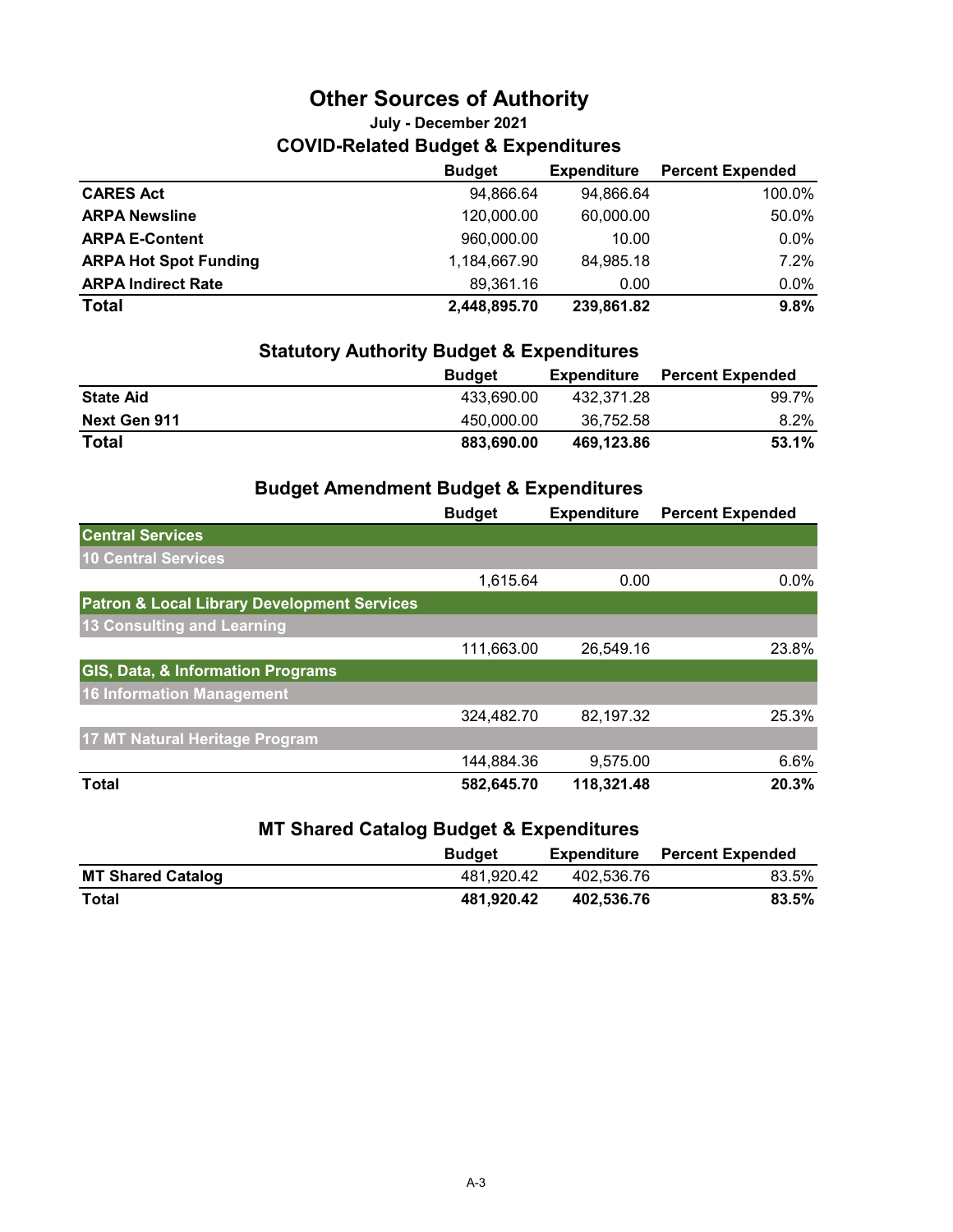### **Appendix B – MSL Workgroup Descriptions**

#### **Central Services**

#### **Central Services**

Central Services staff administer services needed to operate the agency including administrative oversight, human resources, finance and accounting, procurement, and information technology.

#### **Patron & Local Library Development Services**

#### **Patron Services**

Patron services staff provides information services to the general public through outreach programs, reference support, and Talking book library services.

### **Consulting and Learning**

Consulting staff provide direct support to local libraries in order for them to meet Public library standards, which are set by MSL. Support includes training for library staff and library boards, development of programming content and materials to support learning objectives for Montana citizens, and administration of a librarian certification program.

### **Statewide Projects**

Statewide projects staff coordinate, procure and provide collaborative technology platforms and services used by Montana libraries to increase usage and availability of library services to meet Montanans information needs. Services includes Montana shared catalog, courier services for local libraries, e-content platforms, and piloted services to help local libraries explore emerging technologies.

### **GIS, Data, & Information Programs**

### **Montana Land Information Act**

Through outreach, consulting and training, MLIA staff coordinate and support GIS work throughout the state of Montana. Staff work with local, state and federal government, and the private sector in order to prioritize the collection and dissemination of GIS data to meet stakeholder policy goals and priorities.

### **Information Products**

Info products staff support public facing technology platforms that ensure discovery of MSL's information resources including MSL's websites, and web applications like the Cadastral application, the Natural Heritage programs 'Field Guide' and the ASPeN library directory.

### **Information Management**

Information management staff collect, maintain, and archive statewide data and publications statutorily required. MSL's information collections includes land information, water information, plant and animal information, and statewide publications.